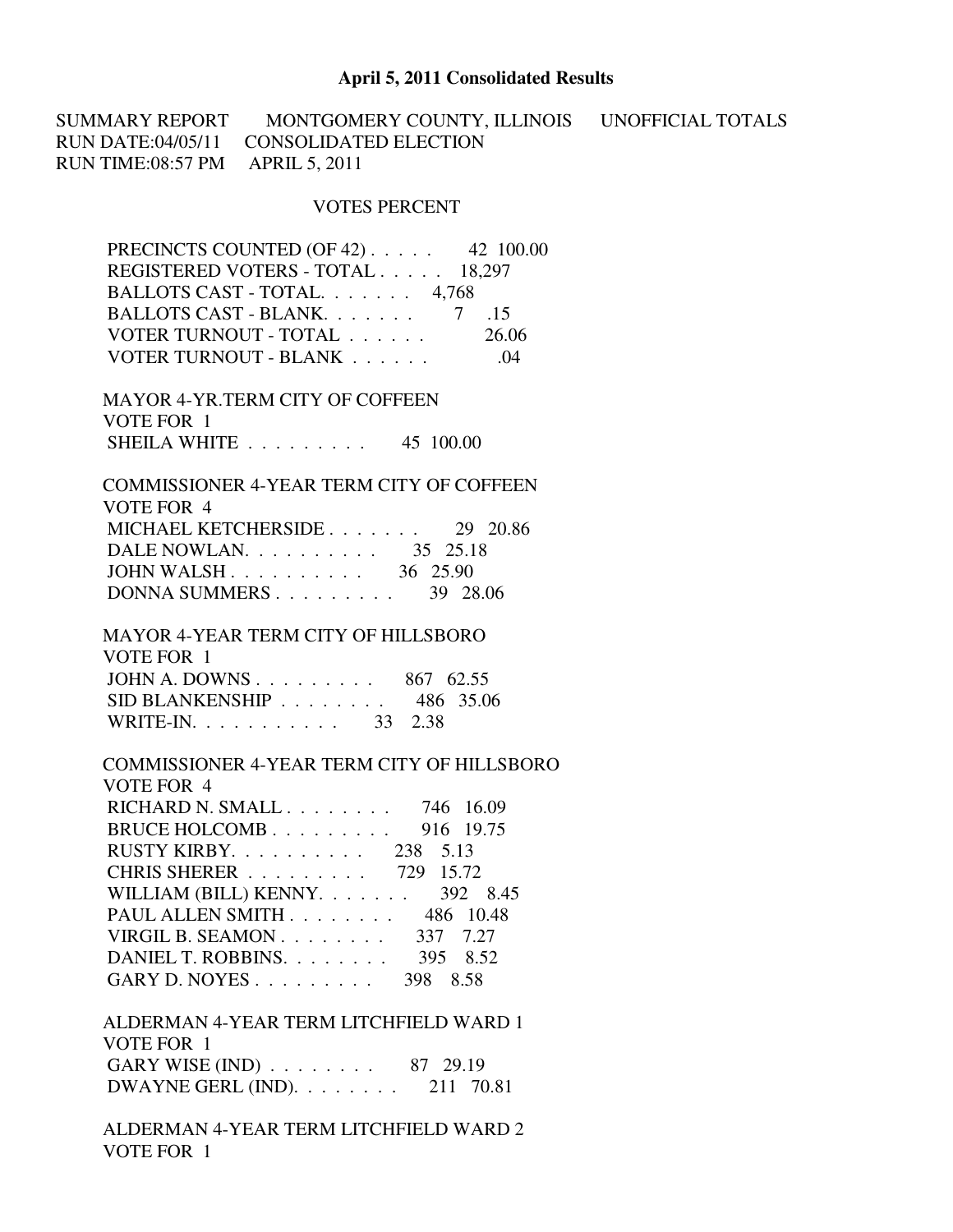MONTE GOVAIA (IND) . . . . . . . 116 40.28 DONNA K. HEMKEN (IND) . . . . . . 14 4.86 BRANDEN VEGA (IND)  $\ldots \ldots$  3 1.04 DAVID L. HOLLO (IND). . . . . . . . 155 53.82 ALDERMAN 4-YEAR TERM LITCHFIELD WARD 3 VOTE FOR 1 TIM HANCOCK (REP). . . . . . . . 152 50.17 DAVID W. SUMPTER (IND) . . . . . . 151 49.83 ALDERMAN 4-YEAR TERM LITCHFIELD WARD 4 VOTE FOR 1 PAM ARNETT-VOYLES (IND). . . . . . 197 43.39 WOODROW STREET (IND). . . . . . . 257 56.61 MAYOR 4-YEAR TERM CITY OF NOKOMIS VOTE FOR 1 KEITH E. HANCOCK . . . . . . . . 213 55.91 CARL RHODES. . . . . . . . . . 168 44.09 COMMISSIONER 4-YEAR TERM CITY OF NOKOMIS VOTE FOR 4 TERRY HILL . . . . . . . . . . 281 21.05 JOHN MICHAEL STOMBAUGH . . . . . . 217 16.25 LESLY K. SCHOO. . . . . . . . . 124 9.29 TIMOTHY J. BROOKSHIRE . . . . . . 125 9.36 LANCE L. LEHNEN . . . . . . . . 289 21.65 MICHAEL J. GUIDISH . . . . . . . 299 22.40 TREASURER UNEXPIRED 2-YEAR TERM CITY OF WITT VOTE FOR 1 NO CANDIDATE FILED  $\ldots$ , . . . . 0 ALDERMAN 4-YEAR TERM WITT WARD 1 VOTE FOR 1 DOUG DONALDSON (IND). . . . . . . 8 80.00 WRITE-IN. . . . . . . . . . . 2 20.00 ALDERMAN 4-YEAR TERM WITT WARD 2 VOTE FOR 1 TIM TAYLOR (IND) . . . . . . . . 30 100.00 ALDERMAN 4-YEAR TERM WITT WARD 3 VOTE FOR 1 NO CANDIDATE FILED  $\ldots \ldots \ldots$  VILLAGE TRUSTEE 4-YEAR TERM VILLAGE OF BUTLER VOTE FOR 3 MILDRED PROSE (IND) . . . . . . . . 31 25.83 KAY WHITE (IND) . . . . . . . . . 30 25.00 WRITE-IN. . . . . . . . . . . . 59 49.17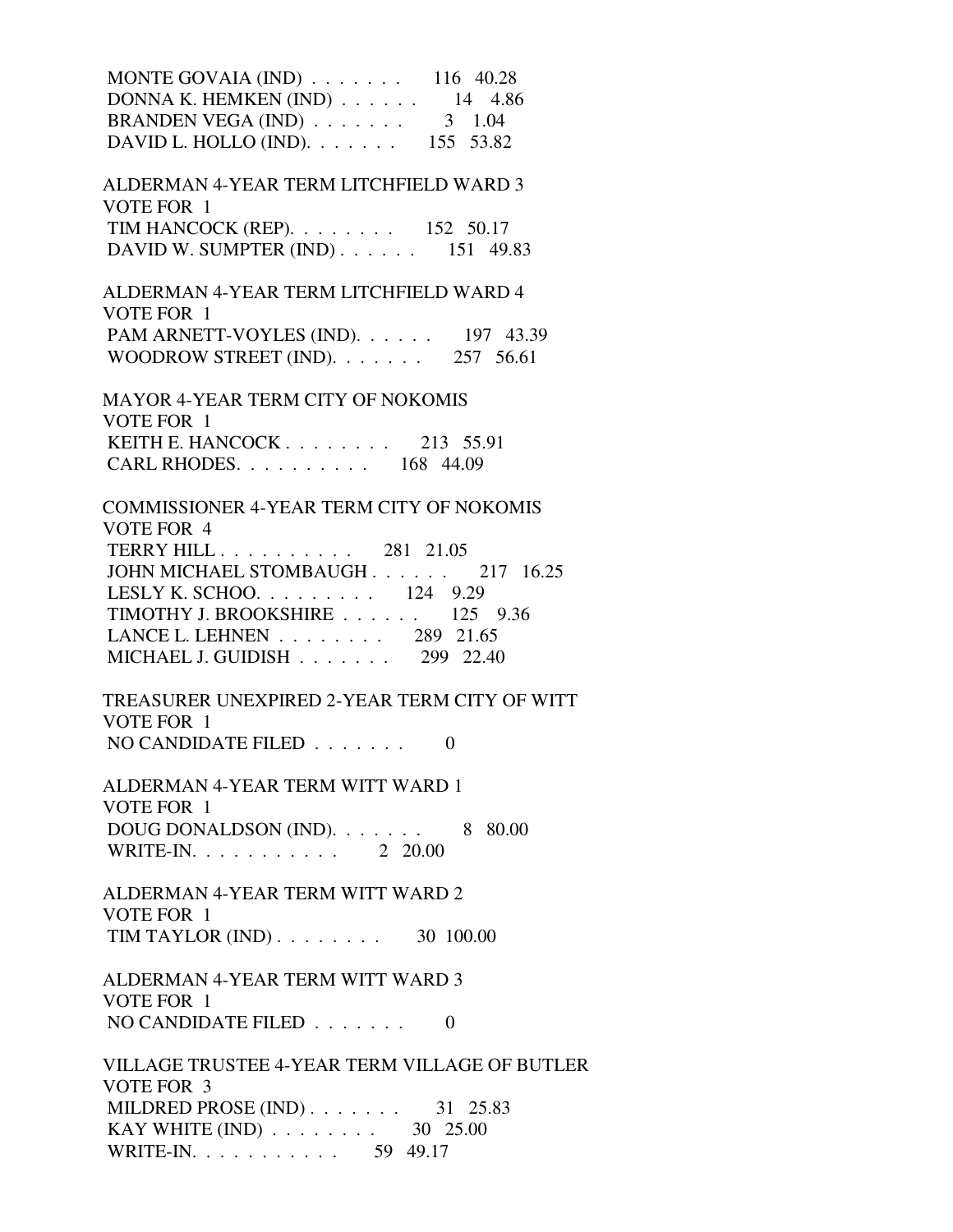VILLAGE TRUSTEE 4-YEAR TERM VILLAGE OF COALTON VOTE FOR 3 THOMAS A. DETMERS (IND). . . . . . 20 31.25 JOHN S. KIMBRO (IND). . . . . . . 19 29.69 PATRICK JACHINO (IND)  $\ldots$  . . . . 25 39.06

 VILLAGE TRUSTEE UNEXPIRED 2-YEAR TERM VILLAGE OF COALTON VOTE FOR 2 MARY P. SPEIER (IND). . . . . . . . 16 43.24 MIKE A. HAVERA (IND). . . . . . . 21 56.76

 VILLAGE TRUSTEE 4-YEAR TERM VILLAGE OF DONNELLSON VOTE FOR 3 JO ANN JONES (IND) . . . . . . . 32 16.58 GARY LONG (IND) . . . . . . . . 45 23.32 MARCELLA VOLLINTINE (IND) . . . . . 24 12.44 HERMAN KUHL (IND). . . . . . . . 59 30.57 JEAN REEVES (IND). . . . . . . . 33 17.10

 VILLAGE TRUSTEE UNEXPIRED 2-YR. VILLAGE OF DONNELLSON VOTE FOR 1 NED BRECKENRIDGE (IND) . . . . . . . 39 54.17 EARL VOLLINTINE (IND) . . . . . . 25 34.72 SHARON STEWART (IND).  $\ldots \ldots \ldots$  8 11.11

 VILLAGE TRUSTEE 4-YEAR TERM VILLAGE OF FARMERSVILLE VOTE FOR 3 GARRY TODT (IND) . . . . . . . . . 64 35.96 ROGER WILLIAMS (IND). . . . . . . 57 32.02 ROBERT ROVEY (IND)  $\ldots$  . . . . . . 57 32.02

 VILLAGE TRUSTEE UNEXPIRED 2-YR. VILLAGE OF FARMERSVILLE VOTE FOR 1 AL RIMINI (IND) . . . . . . . . 65 100.00

 VILLAGE TRUSTEE 4-YEAR TERM VILLAGE OF FILLMORE VOTE FOR 3 VIRGINIA L. WAYNE (IND). . . . . . 35 36.46 KEITH MORRIS (IND) . . . . . . . 27 28.13 GARRETT K. MILLER (IND). . . . . . 34 35.42

 VILLAGE PRESIDENT UNEXPIRED 2-YR.TERM VILLAGE OF HARVEL VOTE FOR 1 NO CANDIDATE FILED . . . . . . . 0 WRITE-IN. . . . . . . . . . . 15 100.00

 VILLAGE TRUSTEE 4-YEAR TERM VILLAGE OF HARVEL VOTE FOR 3 NO CANDIDATE FILED . . . . . . . 0 WRITE-IN. . . . . . . . . . . 14 100.00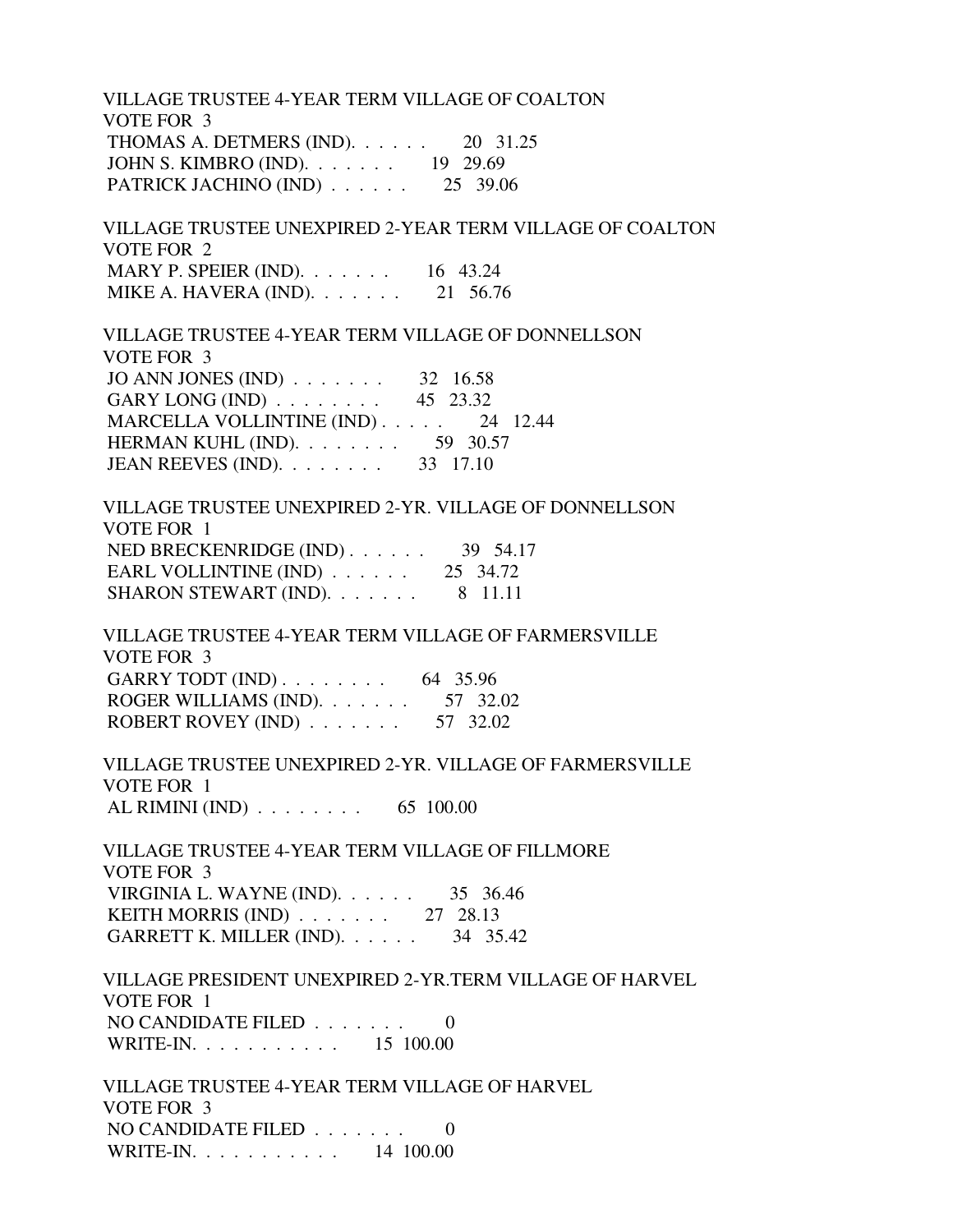VILLAGE PRESIDENT 4-YEAR TERM VILLAGE OF IRVING VOTE FOR 1 KYLE E. SCHMEDEKE (PEO). . . . . . 77 45.83 CATHLEEN MOREHOUSE (IND) . . . . . 91 54.17

 VILLAGE CLERK 4-YEAR TERM VILLAGE OF IRVING VOTE FOR 1 MARILYN TAYLOR (PEO). . . . . . . 85 51.83 CATHY KALIYAN (IND) . . . . . . . 79 48.17

 VILLAGE TRUSTEE 4-YEAR TERM VILLAGE OF IRVING VOTE FOR 3 SHAWN A. MURRAY (PEO) . . . . . . 112 25.99 JACQUELYN FENSKE (PEO) . . . . . . 68 15.78 ROBERT M. CURRIE (PEO) . . . . . . 74 17.17 WILLIAM D. JURGENA (IND) . . . . . 92 21.35 DORIS A. BRYCE (IND). . . . . . . 85 19.72

 VILLAGE TRUSTEE 4-YEAR TERM VILLAGE OF OHLMAN VOTE FOR 3 JACKIE RAKERS (IND) . . . . . . . 24 33.33 BEN PIEPER (IND) . . . . . . . . 23 31.94 JAMES KERR (IND) . . . . . . . . 16 22.22 TOM WISE (IND).  $\ldots \ldots \ldots$  9 12.50

 VILLAGE TRUSTEE 4-YEAR TERM VILLAGE OF PANAMA VOTE FOR 3 JOSEPH McCARIO (IND). . . . . . . 28 12.12 KENNETH J. PHILLIPS (IND) . . . . . 36 15.58 DOUGLAS A. CRUTHIS (IND) . . . . . 53 22.94 OTTO RAU (IND). . . . . . . . . 62 26.84 CHARLES M. DIXON (IND) . . . . . . 52 22.51

 VILLAGE TRUSTEE 4-YEAR TERM VILLAGE OF RAYMOND VOTE FOR 3 KATHY SUMMERS (IND) . . . . . . . 116 24.58 JOE MARTIN (IND) . . . . . . . . 122 25.85 SCOTT PINKSTON (IND). . . . . . . 100 21.19 BOB PENNOCK (IND). . . . . . . . 89 18.86 ARWIN VOSS (IND) . . . . . . . . 45 9.53

 VILLAGE TRUSTEE 4-YEAR TERM VILLAGE OF SCHRAM CITY VOTE FOR 3 EARL D. ELLER (IND) . . . . . . . . 34 26.77 PATRICIA M. RHODES (IND) . . . . . 40 31.50 KEVIN D. TUETKEN (IND) . . . . . . 53 41.73

 VILLAGE TRUSTEE 4-YEAR TERM VILLAGE OF TAYLOR SPRINGS VOTE FOR 3 BEAU ELAM (IND) . . . . . . . . 91 29.07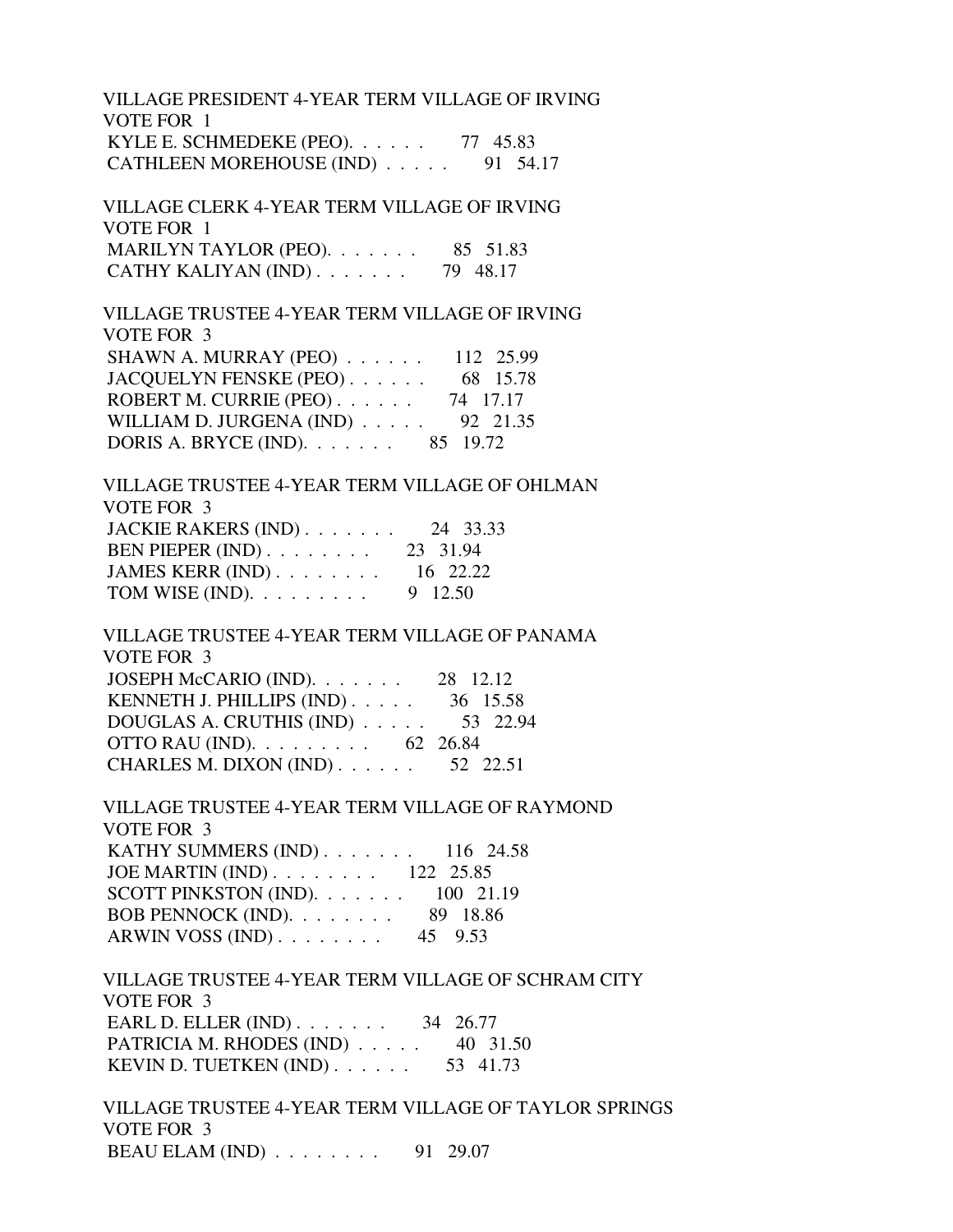| DUSTIN JONES (IND) $\ldots$ 31 9.90<br>EDDIE NEELY (IND). $\ldots$ 72 23.00<br>KENNY ONDREY (IND) $\ldots \ldots \ldots$ 37 11.82 |
|-----------------------------------------------------------------------------------------------------------------------------------|
| BYRON M. WITT (IND) $\ldots$ 49 15.65<br>RANDY RICHARDSON (IND) 33 10.54                                                          |
| VILLAGE TRUSTEE 4-YEAR TERM VILLAGE OF WAGGONER<br><b>VOTE FOR 3</b>                                                              |
| DAVID A. POPE 24 36.36                                                                                                            |
| JOHN GORMAN. 23 34.85                                                                                                             |
| CONNIE HASLETT. $\ldots$ 19 28.79                                                                                                 |
| VILLAGE TRUSTEE UNEXPIRED 2-YR.TERM VILLAGE OF WAGGONER<br>VOTE FOR 1                                                             |
| BILLIE ROBINETTE $\ldots \ldots \ldots$ 18 69.23                                                                                  |
| ROBERT "BOB" HEFLEY 8 30.77                                                                                                       |
| VILLAGE TRUSTEE 4-YEAR TERM VILLAGE OF WALSHVILLE<br><b>VOTE FOR 3</b>                                                            |
| RONALD HEMKEN (IND) $\ldots$ 2 33.33                                                                                              |
| DARLA SYKES (IND). $\ldots$ 2 33.33                                                                                               |
| ROBERT HEMKEN (IND) $\ldots$ 2 33.33                                                                                              |
| VILLAGE TRUSTEE 4-YEAR TERM VILLAGE OF WENONAH<br><b>VOTE FOR 3</b>                                                               |
| HAROLD BEAMAN (IND) $\ldots$ 4 36.36                                                                                              |
| AARON JOHNSTON (IND). $\ldots$ 4 36.36                                                                                            |
| TWILA PRESNELL (IND).<br>3 27.27                                                                                                  |
| PARK COMMISSIONER 4-YEAR TERM LITCHFIELD PARK DISTRICT<br>VOTE FOR 3                                                              |
| PEGGY HIMSTEDT. 737 46.38                                                                                                         |
| STEVE BATES. $\ldots$ $\ldots$ $\ldots$ 852 53.62                                                                                 |
| PARK COMMISSIONER 4-YEAR TERM                                                                                                     |
| NOKOMIS COMMUNITY MEMORIAL PARK DISTRICT<br>VOTE FOR 2                                                                            |
| BRAD JANSSEN $\ldots \ldots \ldots$ 345 51.49                                                                                     |
| DENNIS O'MALLEY JR 325 48.51                                                                                                      |
| PARK COMMISSIONER 6-YEAR TERM                                                                                                     |
| PITMAN TOWNSHIP PARK DISTRICT                                                                                                     |
| VOTE FOR 2                                                                                                                        |
| DAVID WAGGONER. 43 51.19                                                                                                          |
| ALLAN WEITEKAMP 41 48.81                                                                                                          |
| PARK COMMISSIONER 6-YEAR TERM RAYMOND PARK DISTRICT                                                                               |
| VOTE FOR 2                                                                                                                        |
| KENT SORRELLS $\ldots \ldots \ldots \ldots$ 137 46.44<br>TERRY TODT 158 53.56                                                     |
|                                                                                                                                   |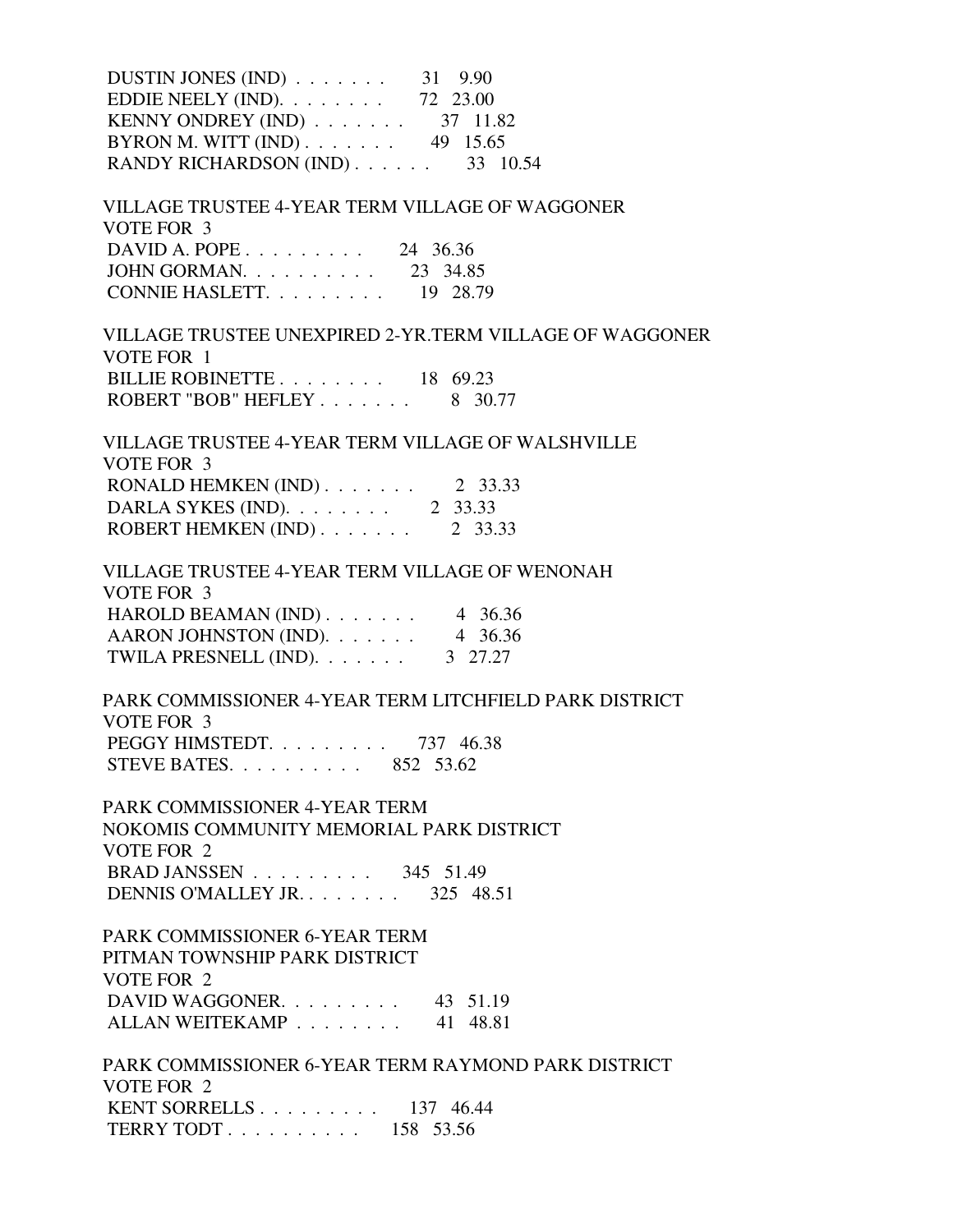LIBRARY TRUSTEE 6-YEAR TERM DOYLE PUBLIC LIBRARY DISTRICT VOTE FOR 2 SUSAN OLSON. . . . . . . . . . 195 51.32 RITA BRUNTJEN . . . . . . . . . 185 48.68 LIBRARY TRUSTEES FARMERSVILLE-WAGGONER PUBLIC LIBRARY DISTRICT VOTE FOR 2 DELORES A. SEELBACH . . . . . . . 117 52.70 BARBARA L. FARRAR. . . . . . . . 105 47.30 LIBRARY TRUSTEES UNEXPIRED 4-YEAR TERM FARMERSVILLE-WAGGONER PUBLIC LIBRARY DISTRICT VOTE FOR 1 MELINDA A. TAYLOR. . . . . . . . 111 100.00 LIBRARY TRUSTEES UNEXPIRED 2-YEAR TERM FARMERSVILLE-WAGGONER PUBLIC LIBRARY DISTRICT VOTE FOR 1 NO CANDIDATE FILED  $\ldots \ldots$  0 LIBRARY TRUSTEES 4-YEAR TERM GRAND PRAIRIE OF THE WEST PUBLIC LIBRARY DISTRICT VOTE FOR 4 SANDRA HELMERICHS. . . . . . . . 4 33.33 JOANNE WILLARD. . . . . . . . . 4 33.33 GLORIA LESKOVISEK. . . . . . . . 4 33.33 LIBRARY TRUSTEES UNEXPIRED 2-YEAR TERM GRAND PRAIRIE OF THE WEST PUBLIC LIBRARY DISTRICT VOTE FOR 1 MARTHA BRAY. . . . . . . . . . 4 100.00 LIBRARY TRUSTEES 6-YEAR TERM LITCHFIELD PUBLIC LIBRARY DISTRICT VOTE FOR 2 EVELYN LANTER . . . . . . . . . 893 51.71 NANCY DRESSEN-KREFFT. . . . . . . 834 48.29 LIBRARY TRUSTEE 6-YEAR TERM NOKOMIS TOWNSHIP LIBRARY VOTE FOR 2 DEBORAH DAWSON. . . . . . . . . 396 100.00 LIBRARY TRUSTEE UNEXPIRED 2-YEAR TERM NOKOMIS TOWNSHIP LIBRARY VOTE FOR 1 NO CANDIDATE FILED . . . . . . . 0 LIBRARY TRUSTEE 6-YEAR TERM WITT TOWNSHIP LIBRARY VOTE FOR 3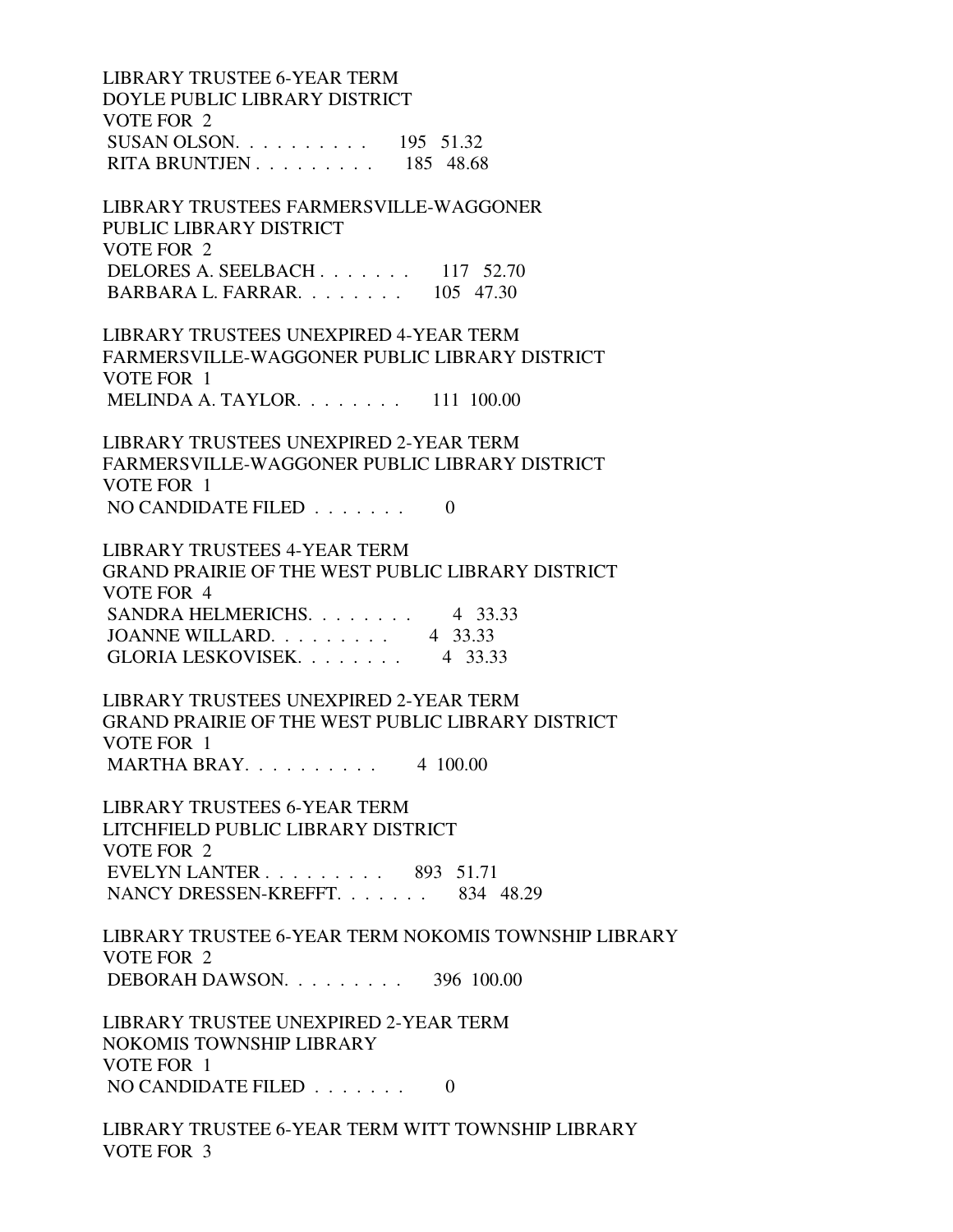| JOYCE BRENGARD. 77 55.80<br>BETTY HADLEY $\ldots \ldots \ldots$ 61 44.20                                                                                                                                                                                                    |
|-----------------------------------------------------------------------------------------------------------------------------------------------------------------------------------------------------------------------------------------------------------------------------|
| MEMBERS OF THE BOARD OF EDUCATION AUBURN C.U.S.D. 10<br>VOTE FOR 3<br>BRENDA M. TOWERS 0<br>JOHN F. CRIBBETT 0<br>CHARLES D. DuBOIS. $\ldots$ . $\ldots$ . 1 100.00<br>MIKE HEREN. 0                                                                                        |
| MEMBERS OF THE BOARD OF EDUCATION BOND COUNTY C.U.S.D. 2<br>VOTE FOR 3<br>SCOTT GAFFNER<br>$\theta$<br>ERIN HILL $\ldots \ldots \ldots \ldots$<br>NATHAN T. PRATER<br>- 0<br>JAMES JACKSON<br>$\theta$                                                                      |
| MEMBERS OF THE BOARD OF EDUCATION HIGHLAND C.U.S.D. 5<br>VOTE FOR 3<br>JOYCE A. ZERBAN $\ldots \ldots \ldots$ 0<br>GREGORY S. BASLER.<br>$\Omega$<br>JONATHAN C. BASDEN<br>$\theta$                                                                                         |
| MEMBERS BOARD OF EDUCATION HILLSBORO C.U.S.D. 3<br>VOTE FOR 4<br>BARBARA ADAMS 1,473 43.41<br>VITO J. PASSARIELLO 872 25.70<br>THOMAS W. CLINARD. $\ldots \ldots$ 954 28.12<br>WRITE-IN. 94 2.77                                                                            |
| MEMBERS BOARD OF EDUCATION LITCHFIELD C.U.S.D. 12<br>VOTE FOR 4<br>EDDY L. HIRES 675 16.22<br>THERESA DURBIN. 860 20.67<br>STEPHANIE L. BLANKENSHIP 783 18.82<br>REGGY WALDRUP $\ldots \ldots \ldots$ 641 15.40<br>ROBERT M. NICKERSON 644 15.48<br>JEFF SEABAUGH 558 13.41 |
| MEMBERS BOARD OF EDUCATION MORRISONVILLE C.U.S.D. 1<br>VOTE FOR 4<br>DALE W. BROCKAMP. $\ldots$ 2 33.33<br>GERALD M. GOEBEL 2 33.33<br>WILLIAM L. HARMON. 0<br>ED GOEBEL $\ldots$ 2 33.33                                                                                   |
| MEMBERS BOARD OF EDUCATION MT. OLIVE C.U.S.D. 5<br>VOTE FOR 4<br>DAVID BRUNNWORTH 15 27.27<br>LUTHER P. THIMSEN. $\ldots$ 11 20.00<br>DEBRA J. HEEREN 10 18.18                                                                                                              |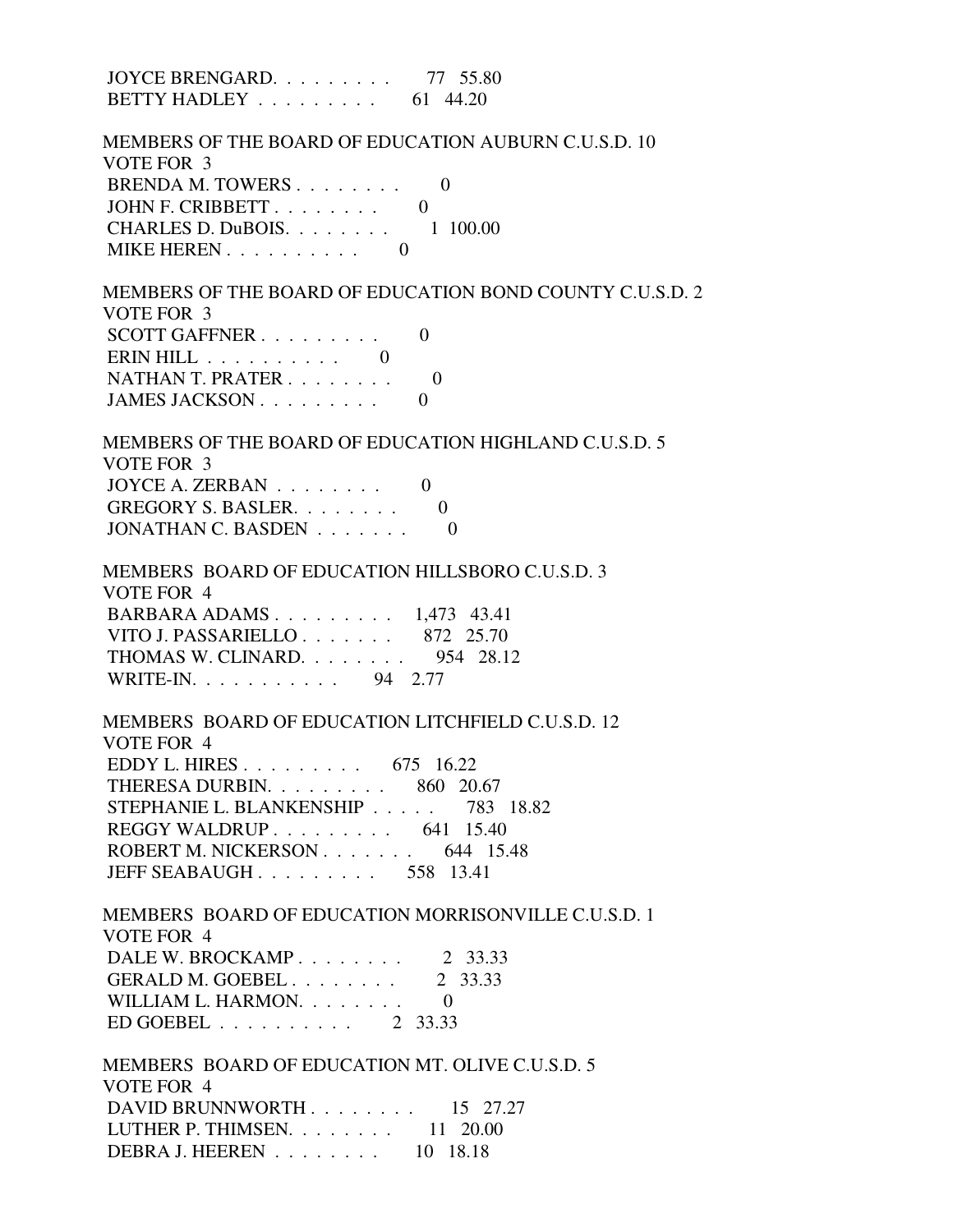JOHN M. SKERTICH . . . . . . . . 8 14.55 DAVID V. KERNICH . . . . . . . . . 11 20.00 MEMBERS OF THE BOARD OF EDUCATION NOKOMIS C.U.S.D. 22 VOTE FOR 3 CARL J. KETTELKAMP . . . . . . . 406 24.38 DAVID SCHWEIZER . . . . . . . . . 353 21.20 CHAD RUPPERT . . . . . . . . . 407 24.44 JANE A. CRESS-TUCHMANN . . . . . . 139 8.35 DAWN ALEXANDER. . . . . . . . . 360 21.62 MEMBERS BOARD OF EDUCATION PANA C.U.S.D. 8 VOTE FOR 4 DAVID E. KOONTZ . . . . . . . . . 3 18.75 JOHN METZGER . . . . . . . . . 4 25.00 RHONDA WEIDEMAN . . . . . . . . 3 18.75 JOHN E. McLEOD. . . . . . . . . . 3 18.75 ROSEMARY L. CARLSON . . . . . . . . 3 18.75 MEMBERS BOARD OF EDUCATION UNEXPIRED 2-YEAR TERM PANHANDLE C.U.S.D. 2 VOTE FOR 1 NO CANDIDATE FILED  $\ldots \ldots$  0 MEMBERS BOARD OF EDUCATION 4-YEAR TERM PANHANDLE C.U.S.D. 2 VOTE FOR 4 MICHAEL V. MEISNER . . . . . . . 291 24.64 DANA S. PITCHFORD. . . . . . . . 284 24.05 TERESA N. PAYNE . . . . . . . . 211 17.87 RICHARD BORMIDA . . . . . . . . 163 13.80 BRETT SLIGHTOM. . . . . . . . . 232 19.64 MEMBERS BOARD OF EDUCATION PAWNEE C.U.S.D. 11 VOTE FOR 3 DAVID (DAVE) COOPER . . . . . . . 4 28.57 ED BOWEN.  $\ldots$  . . . . . . . . 0 JOSHUA R. WARD. . . . . . . . . 5 35.71 DALE DAILY . . . . . . . . . . . 1 7.14 JOHN M. SHEPHERD . . . . . . . . 4 28.57 MEMBERS OF THE BOARD OF EDUCATION RAMSEY C.U.S.D. 204 VOTE FOR 3 PAT CLICK . . . . . . . . . . 1 33.33 JIM THOMAS . . . . . . . . . . . 1 33.33 JIM MASSET . . . . . . . . . . . 1 33.33 MEMBERS BOARD OF EDUCATION UNEXPIRED 2-YEAR TERM VANDALIA C.U.S.D. 203 VOTE FOR 1

CONNIE GOLDSMITH . . . . . . . . 10 100.00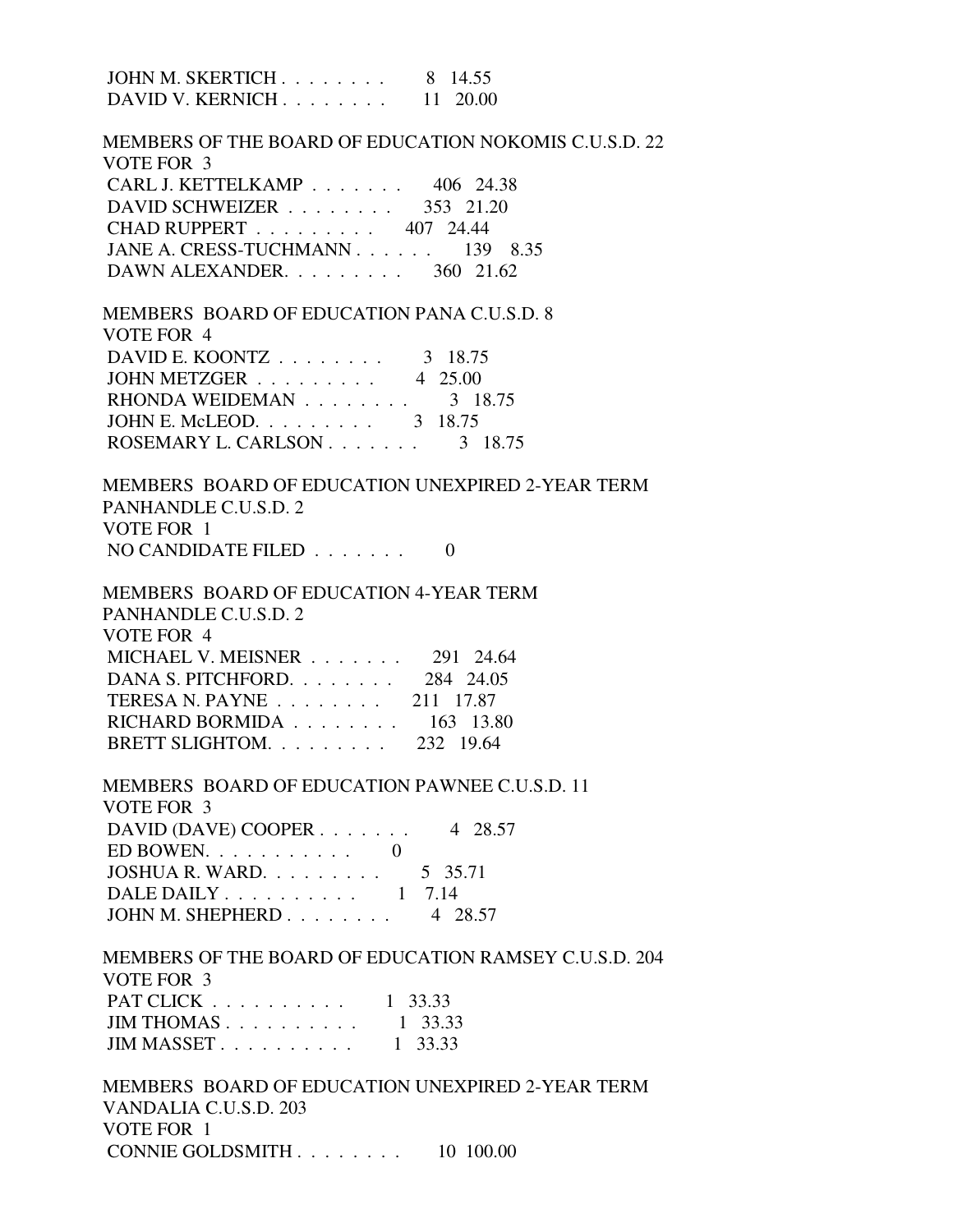MEMBERS OF THE BOARD OF EDUCATION 4-YEAR TERM VANDALIA C.U.S.D. 203 VOTE FOR 3 JUDY WASMUTH . . . . . . . . . 7 29.17 JAY G. SMITH . . . . . . . . . 8 33.33 MATT HALL . . . . . . . . . . 9 37.50 TRUSTEES COMMUNITY COLLEGE DISTRICT KASKASKIA COMMUNITY COLLEGE DISTRICT 501 VOTE FOR 2 DEE C. BOSWELL. . . . . . . . . 2 10.00 ROBERT H. (BOB) GAFFNER.  $\ldots$  . . . 9 45.00 KELLY BENNETT . . . . . . . . . . 5 25.00

JUDITH L. MEEKS . . . . . . . . 4 20.00

 TRUSTEES COMMUNITY COLLEGE DISTRICT 6-YEAR TERM LAKE LAND COMMUNITY COLLEGE DISTRICT 517 VOTE FOR 3 ROBERT LUTHER . . . . . . . . . 4 33.33 MIKE SULLIVAN . . . . . . . . . . . 5 41.67 DORIS REYNOLDS. . . . . . . . . 3 25.00

 TRUSTEES COMMUNITY COLLEGE DISTRICT UNEXPIRED 2-YR.TERM LAKE LAND COMMUNITY COLLEGE DISTRICT 517 VOTE FOR 1 LENARD A. DEFEND  $\ldots$  . . . . . . 0 CAROL SCHRAMM . . . . . . . . . 5 100.00

 MEMBERS REGIONAL BOARD SCHOOL TRUSTEES 6-YEAR TERM (BOND, EFFINGHAM AND FAYETTE COUNTIES) VOTE FOR 2 WILLIAM LaDAGE. . . . . . . . . 11 100.00

 MEMBERS REGIONAL BOARD SCHOOL TRUSTEES UNEXPIRED 4-YR. (BOND, EFFINGHAM AND FAYETTE COUNTIES) VOTE FOR 1 BRUCE BANNISTER . . . . . . . . 10 100.00

 MEMBERS REG.BD.SCHOOL TRUSTEES (CALHOUN, GREENE, JERSEY & MACOUPIN) VOTE FOR 2 MARK S. PROSE . . . . . . . . . . 15 100.00

 MEMBERS REG.BD.SCHOOL TRUSTEES (CHRISTIAN AND MONTGOMERY COUNTIES) VOTE FOR 2 DON SCOTT . . . . . . . . . . 2,704 94.02 WRITE-IN. . . . . . . . . . . 172 5.98

MEMBER REG.BD.SCHOOL TRUSTEES (MADISON COUNTY)